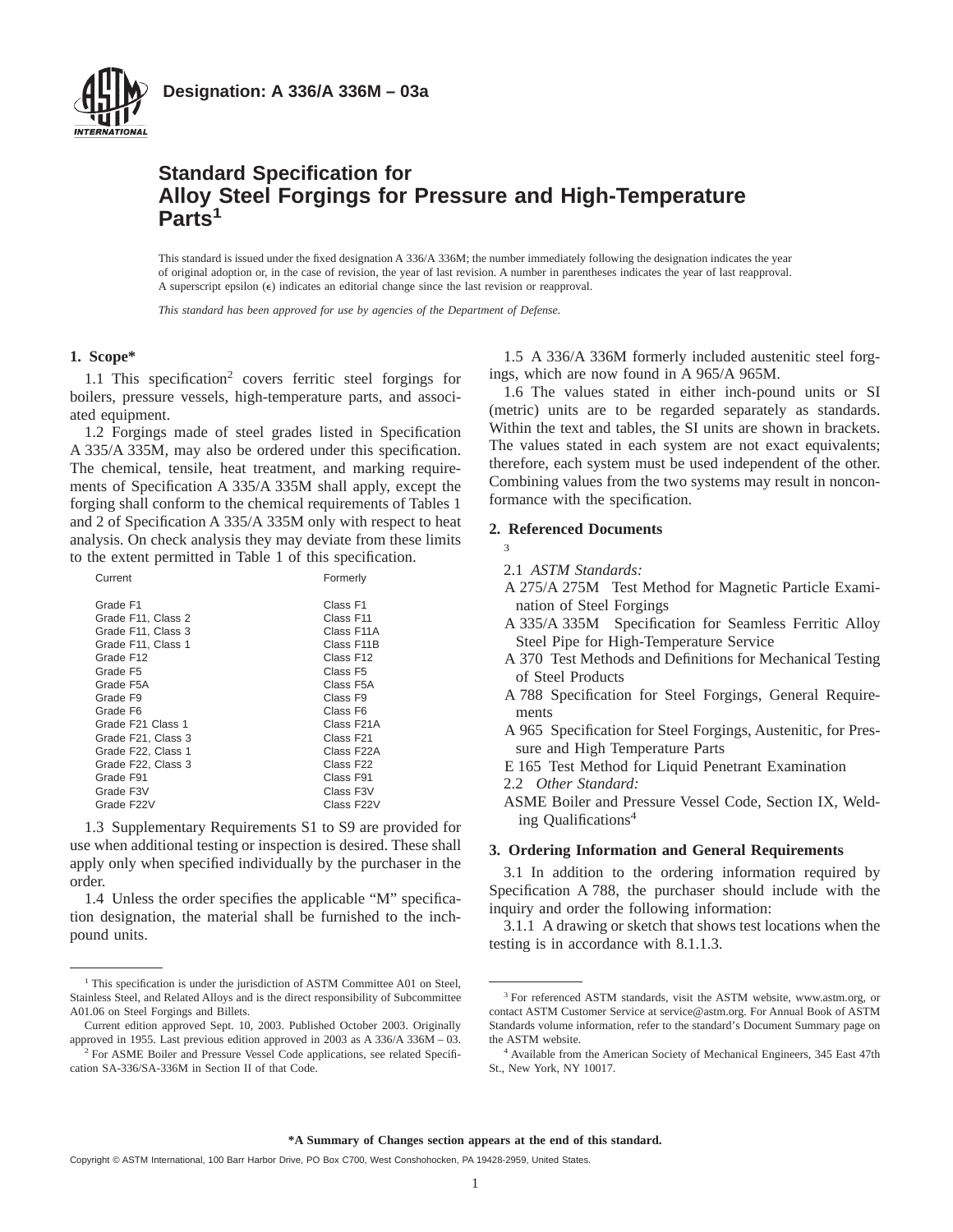# TABLE 1 Tensile Requirements **TABLE 1 Tensile Requirements**

Ï

|                 |       | F <sub>2</sub> 2V                                                                                                                                                                                                                                                                                                                                         |                                                                                                                |           | 85 000-<br>110 000<br>1585-<br>160 000<br>141 51<br>18                                                                                                                                                                                                                                                                                                                                                          |                         |  |                 |                                                                                                                                                                                                                                                                                                           |               | 45                              |  |    |
|-----------------|-------|-----------------------------------------------------------------------------------------------------------------------------------------------------------------------------------------------------------------------------------------------------------------------------------------------------------------------------------------------------------|----------------------------------------------------------------------------------------------------------------|-----------|-----------------------------------------------------------------------------------------------------------------------------------------------------------------------------------------------------------------------------------------------------------------------------------------------------------------------------------------------------------------------------------------------------------------|-------------------------|--|-----------------|-----------------------------------------------------------------------------------------------------------------------------------------------------------------------------------------------------------------------------------------------------------------------------------------------------------|---------------|---------------------------------|--|----|
|                 |       | F3VCb                                                                                                                                                                                                                                                                                                                                                     |                                                                                                                |           | 85 000-<br>110 000<br>1585-<br>160 000<br>1415]<br>18 14                                                                                                                                                                                                                                                                                                                                                        |                         |  |                 |                                                                                                                                                                                                                                                                                                           |               | 45                              |  |    |
|                 |       | F3V                                                                                                                                                                                                                                                                                                                                                       |                                                                                                                |           | 85 000-<br>110 000<br>1585-<br>1600<br>1415]<br>18 1415]                                                                                                                                                                                                                                                                                                                                                        |                         |  |                 |                                                                                                                                                                                                                                                                                                           |               | 45                              |  |    |
|                 |       | F911                                                                                                                                                                                                                                                                                                                                                      |                                                                                                                |           | $\begin{array}{l} 9000 \\ 9000 \\ 7200 \\ 1200 \\ 1200 \\ 1200 \\ 1200 \\ 1200 \\ 1200 \\ 1200 \\ 1200 \\ 1200 \\ 1200 \\ 1200 \\ 1200 \\ 1200 \\ 1200 \\ 1200 \\ 1200 \\ 1200 \\ 1200 \\ 1200 \\ 1200 \\ 1200 \\ 1200 \\ 1200 \\ 1200 \\ 1200 \\ 1200 \\ 1200 \\ 1200 \\ 1200 \\ 1200 \\ 1200 \\ 1200 \\ 12$                                                                                                   |                         |  |                 |                                                                                                                                                                                                                                                                                                           |               | $rac{1}{2}$                     |  |    |
|                 |       | F91                                                                                                                                                                                                                                                                                                                                                       |                                                                                                                |           | 85 000-<br>110 000<br>1585-<br>1601<br>1415]<br>20 20                                                                                                                                                                                                                                                                                                                                                           |                         |  |                 |                                                                                                                                                                                                                                                                                                           |               | $\frac{4}{3}$                   |  |    |
|                 |       | F22, Class                                                                                                                                                                                                                                                                                                                                                |                                                                                                                |           | 60 000-<br>85 000<br>(415-<br>585]<br>50 005]<br>20 20                                                                                                                                                                                                                                                                                                                                                          |                         |  |                 |                                                                                                                                                                                                                                                                                                           |               | 45                              |  |    |
|                 |       | $\begin{bmatrix} 522, \\ \textrm{Class 3} \\ \textrm{Class 2} \\ 75,000. \\ 100,000 \\ \textrm{[515-} \\ 690] \\ 45,000 \\ 1910. \\ 1910. \\ 1910. \\ 1910. \\ 1910. \\ 1910. \\ 1910. \\ 1910. \\ 1910. \\ 1910. \\ 1910. \\ 1910. \\ 1910. \\ 1910. \\ 1910. \\ 1910. \\ 1910. \\ 1910. \\ 1910. \\ 1910. \\ 191$                                       |                                                                                                                |           |                                                                                                                                                                                                                                                                                                                                                                                                                 |                         |  |                 |                                                                                                                                                                                                                                                                                                           |               | $\overline{a}$                  |  |    |
| Ferritic Steels |       | F21,<br>Class 1                                                                                                                                                                                                                                                                                                                                           | 000-<br>85 000<br>(415-<br>(415-<br>80005<br>2005<br>20                                                        |           |                                                                                                                                                                                                                                                                                                                                                                                                                 |                         |  |                 |                                                                                                                                                                                                                                                                                                           |               | 45                              |  |    |
|                 | Grade | F21, Class<br>3                                                                                                                                                                                                                                                                                                                                           |                                                                                                                |           |                                                                                                                                                                                                                                                                                                                                                                                                                 |                         |  |                 |                                                                                                                                                                                                                                                                                                           |               | $\frac{4}{5}$                   |  |    |
|                 |       | F6                                                                                                                                                                                                                                                                                                                                                        |                                                                                                                |           | 85 000-<br> 10 000<br> 585-<br> 5600<br> 580]<br> 18                                                                                                                                                                                                                                                                                                                                                            |                         |  |                 |                                                                                                                                                                                                                                                                                                           |               | 35                              |  |    |
|                 |       | ၉                                                                                                                                                                                                                                                                                                                                                         |                                                                                                                |           | 85 000-<br> 10 000<br> 585- 000<br> 586]<br> 20<br> 20<br> 20                                                                                                                                                                                                                                                                                                                                                   |                         |  |                 |                                                                                                                                                                                                                                                                                                           |               | $\overline{40}$                 |  |    |
|                 |       | F5A                                                                                                                                                                                                                                                                                                                                                       | 80 000- 80 000- 8<br>85 000 105 000<br>[415- [550- ]<br>585] 725]<br>7800 5000 5<br>[250] 19<br>79<br>20<br>20 |           |                                                                                                                                                                                                                                                                                                                                                                                                                 |                         |  |                 |                                                                                                                                                                                                                                                                                                           |               | 35                              |  |    |
|                 |       | F5                                                                                                                                                                                                                                                                                                                                                        |                                                                                                                |           |                                                                                                                                                                                                                                                                                                                                                                                                                 |                         |  |                 |                                                                                                                                                                                                                                                                                                           |               | \$                              |  |    |
|                 |       | F12                                                                                                                                                                                                                                                                                                                                                       | 70 000-                                                                                                        |           | 95 000<br> 485-<br> 460]<br> 40 000<br> 275]                                                                                                                                                                                                                                                                                                                                                                    |                         |  | $\overline{20}$ |                                                                                                                                                                                                                                                                                                           |               | $\overline{0}$                  |  |    |
|                 |       |                                                                                                                                                                                                                                                                                                                                                           |                                                                                                                |           |                                                                                                                                                                                                                                                                                                                                                                                                                 |                         |  |                 |                                                                                                                                                                                                                                                                                                           |               |                                 |  | 45 |
|                 |       | $\begin{array}{c c c c c c} \text{F11,} & \text{F11,} & \text{F11,} & \text{F11,} & \text{F11,} & \text{F11,} & \text{F11,} & \text{F11,} & \text{F11,} & \text{F11,} & \text{F11,} & \text{F11,} & \text{F11,} & \text{F11,} & \text{F11,} & \text{F11,} & \text{F11,} & \text{F11,} & \text{F11,} & \text{F11,} & \text{F11,} & \text{F11,} & \text{F1$ | 70 000-75 000- 60 000-                                                                                         |           | $[{\bf 95.000\atop {\bf 1485}} \begin{array}{c} {\bf 95.000\atop {\bf 1485}} \end{array} \begin{array}{c} {\bf 95.000\atop {\bf 1485}} \end{array} \begin{array}{c} {\bf 95.000\atop {\bf 1485}} \end{array} \begin{array}{c} {\bf 85.00\atop {\bf 1485}} \end{array} \begin{array}{c} {\bf 1415\atop {\bf 1485}} \end{array} \begin{array}{c} {\bf 1415\atop {\bf 1485}} \end{array} \begin{array}{c} {\bf 14$ |                         |  |                 |                                                                                                                                                                                                                                                                                                           |               | $\theta$                        |  |    |
|                 |       |                                                                                                                                                                                                                                                                                                                                                           |                                                                                                                |           |                                                                                                                                                                                                                                                                                                                                                                                                                 |                         |  |                 |                                                                                                                                                                                                                                                                                                           |               | $\theta$                        |  |    |
|                 |       | ET<br>E                                                                                                                                                                                                                                                                                                                                                   | 70 000-                                                                                                        |           |                                                                                                                                                                                                                                                                                                                                                                                                                 | [485-<br>660]<br>40 000 |  |                 |                                                                                                                                                                                                                                                                                                           |               |                                 |  |    |
|                 |       |                                                                                                                                                                                                                                                                                                                                                           | ensile strength,                                                                                               | psi [MPa] |                                                                                                                                                                                                                                                                                                                                                                                                                 |                         |  |                 | Yield strength, $\begin{bmatrix} 40 & 00 \\ 127 & 40 \\ 127 & 16 \\ 16 & 10 & 16 \\ 16 & 10 & 16 \\ 10 & 16 & 16 \\ 10 & 16 & 16 \\ 10 & 16 & 16 \\ 11 & 16 & 16 \\ 11 & 16 & 16 \\ 12 & 13 & 16 \\ 13 & 14 & 16 \\ 14 & 16 & 16 \\ 15 & 16 & 16 \\ 16 & 16 & 16 \\ 17 & 16 & 16 \\ 18 & 18 & 16 \\ 19 &$ | $\frac{8}{6}$ | Reduction of area, 40<br>min, % |  |    |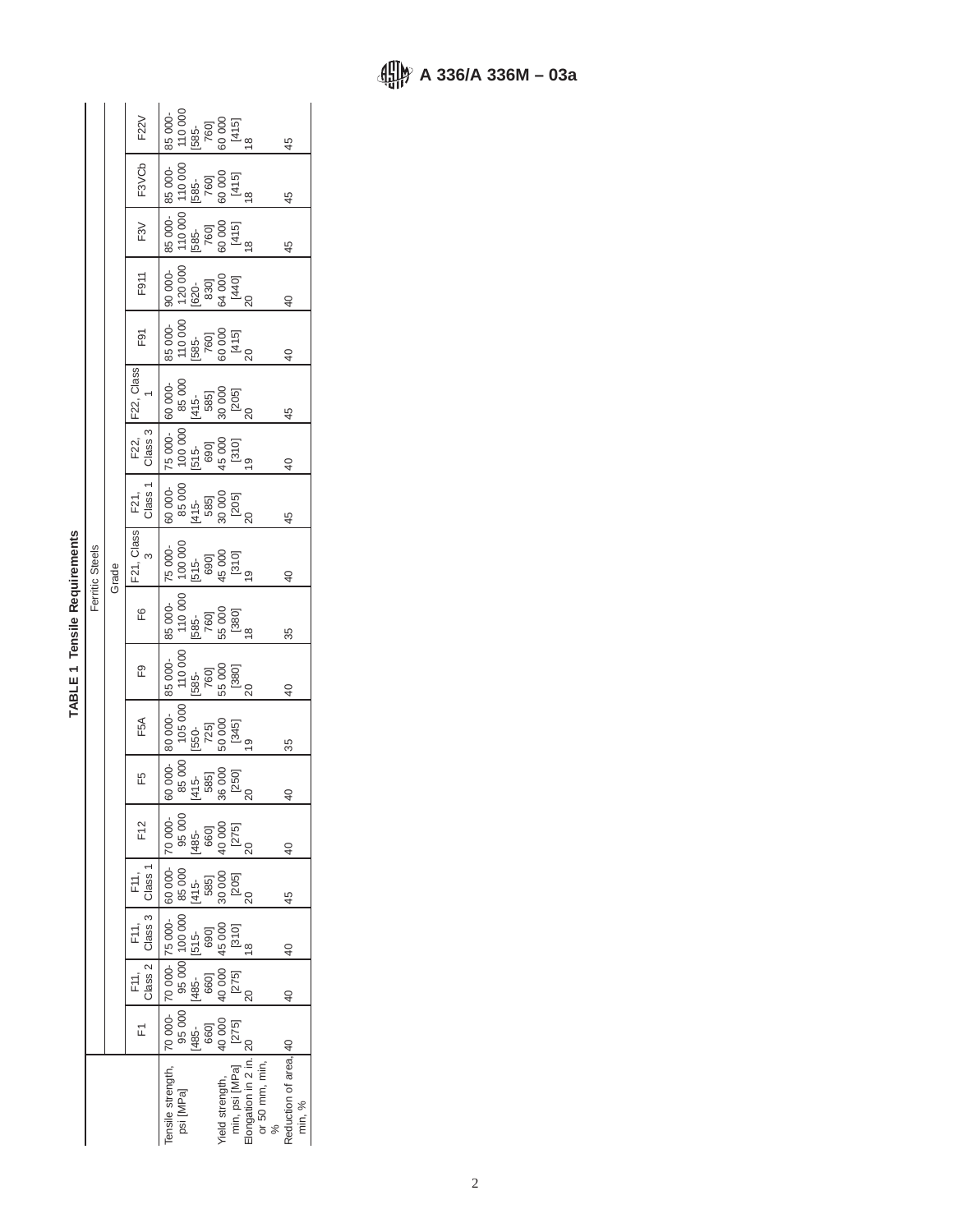3.1.2 The intended use of forgings if 5.1 is applicable.

3.2 Material supplied to this specification shall conform to the requirements of Specification A 788, which outlines additional ordering information, manufacturing requirements, testing and retesting methods and procedures, marking, certification, product analysis variations, and additional supplementary requirements.

3.3 If the requirements of this specification are in conflict with the requirements of Specification A 788, the requirements of this specification shall prevail.

3.4 For hubbed flanges and tube sheets ordered for ASME Boiler and Pressure Vessel Code application, Supplementary Requirement S12 of Specification A 788 shall be specified.

#### **4. Melting and Forging**

4.1 In addition to the melting and forging requirements of Specification A 788 which may be supplemented by Supplementary Requirement S8, the following conditions apply:

4.1.1 A sufficient discard shall be made to secure freedom from injurious pipe and undue segregation.

#### **5. Machining**

5.1 Forged pressure vessels for steam power service shall have the inner surface machined or ground. Unfired pressure vessels shall have the inner surfaces sufficiently free of scale to permit inspection.

5.2 When rough machining is performed, it may be done either before or after heat treatment.

#### **6. Heat Treatment**

6.1 The steel forgings shall be annealed or normalized and tempered but alternatively may be liquid quenched and tempered when mutually agreed upon between the manufacturer and the purchaser. Grade F22V forgings shall be normalized and tempered or liquid quenched and tempered. For Grade F22V forgings the minimum austenizing temperature shall be 1650°F [900°C]. For Grade F91 and F911 forgings the austenitizing temperature shall be in the range of 1900 to 2000°F [1040 to 1095°C]. Normalizing or liquid quenching shall be followed by tempering at a subcritical temperature. The minimum tempering temperature shall be 1100°F [595°C], except for the following grades:

| Grade                     | Minimum Tempering<br>Temperature, °F [°C] |
|---------------------------|-------------------------------------------|
| F <sub>6</sub>            | 1150 [620]                                |
| F <sub>11</sub> , Class 2 | 1150 [620]                                |
| F11, Class 3              | 1150 [620]                                |
| F11, Class 1              | 1150 [620]                                |
| F5                        | 1250 [675]                                |
| F <sub>9</sub>            | 1250 [675]                                |
| F <sub>21</sub> , Class 1 | 1250 [675]                                |
| F3V. F3VCb                | 1250 [675]                                |
| F22, Class 1              | 1250 [675]                                |
| F22V                      | 1250 [675]                                |
| F91                       | 1350 [730]                                |
| F911                      | 1350 [730]                                |

#### **7. Chemical Composition**

7.1 *Heat Analysis*—The heat analysis obtained from sampling in accordance with Specification A 788 and shall comply with Table 2.

7.2 *Product Analysis*—The manufacturer shall use the product analysis provision of Specification A 788 to obtain a product analysis from a forging representing each heat or multiple heat. The product analysis for columbium and calcium for Grade F22V shall conform to the requirements of Table 2 of this specification. Boron is not subject to product analysis. The purchaser may also make this determination in accordance with Specification A 788.

#### **8. Mechanical Properties**

8.1 *General Requirements*—The material shall conform to the requirements for mechanical properties prescribed in Table 1. The largest obtainable tension test specimen as specified in Test Methods and Definitions A 370 shall be used.

8.1.1 For annealed, normalized, and tempered steels not tested per 8.1.1.3, the longitudinal axis of the specimens shall be parallel to the direction of major working of the forging, except when Supplementary Requirement S2 is specified. For upset disk forgings, the longitudinal axis of the test specimen shall be in the tangential direction.

8.1.1.1 The longitudinal axis of the specimen shall be located midway between the parallel surfaces of the test extension if added to the periphery of disks or midway between the center and surface of solid forgings. For hollow forgings, the longitudinal axis of the specimens shall be located midway between the center and outer surfaces of the wall. When separately forged test blocks are employed, as defined in 8.1.3, the tension test specimens shall be taken from a location which represents the midwall of the heaviest section of the production forgings. When specimens are required from opposite ends, they shall be taken from the diagonal corners of an axial plane. Alternatively, and when specified, the specimens shall be taken in accordance with Supplementary Requirement S3.

8.1.1.2 For liquid quenched and tempered forgings, the test specimens shall have their longitudinal axis at least 1⁄4 *T* of the maximum heat-treated thickness from any surface and with the mid-length of the specimens at least one *T* from any second surface. This is normally referred to as  $\frac{1}{4}T \times T$ , where *T* is the maximum heat-treated thickness. A thermal buffer may be used to adhere to the above condition.

8.1.1.3 For normalized and tempered and liquid quenched and forgings. With prior purchaser approval, test specimens may be taken at a depth (*t*) corresponding to the distance from the area of significant stress to the nearest heat-treated surface and at least twice this distance (2 *t*) from any second surface. However, the test depth shall not be nearer to one heat-treated surface than  $\frac{3}{4}$  in. [19 mm] and to the second treated surface than  $1\frac{1}{2}$  in. [38 mm]. This method of test specimen location normally applies to thick and complex pressure vessel components where the testing in 8.1.1.2 is not practical. Sketches showing the exact test locations shall be approved by the purchaser when this method is used.

8.1.2 Except as specified herein, tests for acceptance shall be made after heat treatment has been completed in accordance with Section 6. When the ends of the cylindrical forgings are closed in by reforging, the cylindrical forgings may be normalized and tempered or annealed and tested before reforging. After reforging, the entire forging shall be reheat-treated in the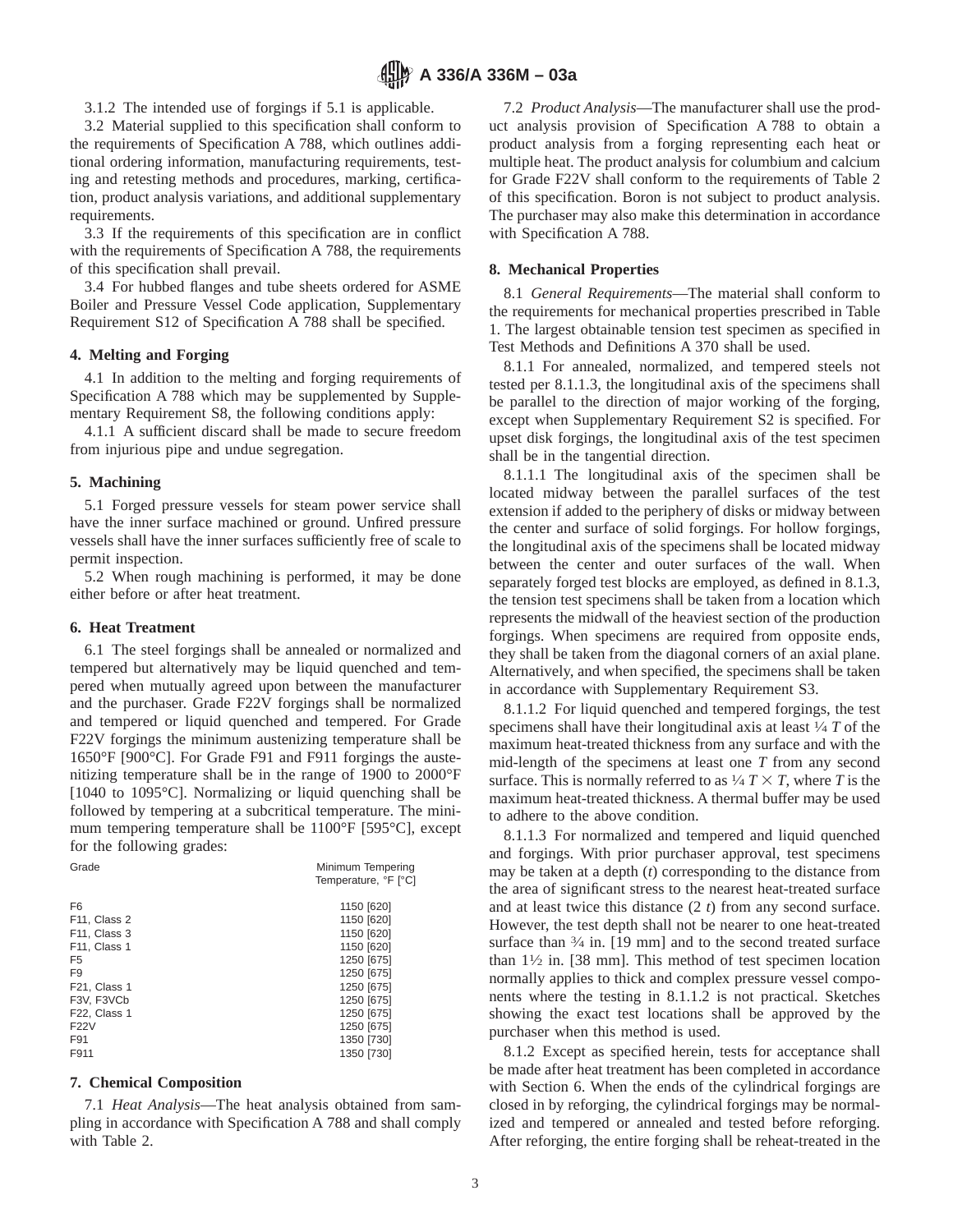# **A 336/A 336M – 03a**

**TABLE 2 Chemical Requirements**

| Composition, %      |                           |                           |                         |                      |                         |               |               |                |                      |
|---------------------|---------------------------|---------------------------|-------------------------|----------------------|-------------------------|---------------|---------------|----------------|----------------------|
| Grade               |                           |                           |                         |                      |                         |               |               |                |                      |
| Element             | F1                        |                           | F11, Classes 2<br>and 3 | F11, Class 1         | F12                     | $F5^A$        | $F5A^A$       | F <sub>9</sub> | F <sub>6</sub>       |
| Carbon              | $0.20 - 0.30$             |                           | $0.10 - 0.20$           | $0.05 - 0.15$        | $0.10 - 0.20$           | $0.15$ max    | $0.25$ max    | $0.15$ max     | $0.12$ max           |
| Manganese           | $0.60 - 0.80$             |                           | $0.30 - 0.80$           | $0.30 - 0.60$        | $0.30 - 0.80$           | $0.30 - 0.60$ | $0.60$ max    | $0.30 - 0.60$  | $1.00$ max           |
| Phosphorus,         | 0.025                     |                           | 0.025                   | 0.025                | 0.025                   | 0.025         | 0.025         | 0.025          | 0.025                |
| max                 |                           |                           |                         |                      |                         |               |               |                |                      |
| Sulfur, max         | 0.025                     |                           | 0.025                   | 0.025                | 0.025                   | 0.025         | 0.025         | 0.025          | 0.025                |
| Silicon             | $0.20 - 0.35$             |                           | $0.50 - 1.00$           | $0.50 - 1.00$        | $0.10 - 0.60$           | $0.50$ max    | $0.50$ max    | $0.50 - 1.00$  | 1.00 max             |
| Nickel              | $\ldots$                  |                           | $\cdots$                | $\sim$ $\sim$ $\sim$ | $\cdots$                | $0.50$ max    | $0.50$ max    | $\ldots$       | $0.50$ max           |
| Chromium            | $\ldots$ .                |                           | $1.00 - 1.50$           | $1.00 - 1.50$        | $0.80 - 1.10$           | $4.0 - 6.0$   | $4.0 - 6.0$   | $8.0 - 10.0$   | $11.5 - 13.5$        |
| Molybdenum          | $0.40 - 0.60$             |                           | $0.45 - 0.65$           | $0.44 - 0.65$        | $0.45 - 0.65$           | $0.45 - 0.65$ | $0.45 - 0.65$ | $0.90 - 1.10$  | $\sim$ $\sim$ $\sim$ |
|                     |                           |                           |                         | Grade                |                         |               |               |                |                      |
| Element             | F21, Classes<br>1 and $3$ | F22, Classes<br>1 and $3$ |                         |                      |                         |               |               |                |                      |
| Carbon              | $0.05 - 0.15$             | $0.05 - 0.15$             |                         |                      |                         |               |               |                |                      |
| Manganese           | $0.30 - 0.60$             | $0.30 - 0.60$             |                         |                      |                         |               |               |                |                      |
| Phosphorus,         | 0.025                     | 0.025                     |                         |                      |                         |               |               |                |                      |
| max†                |                           |                           |                         |                      |                         |               |               |                |                      |
| Sulfur, maxt        | 0.025                     | 0.025                     |                         |                      |                         |               |               |                |                      |
| Silicon†            | $0.50$ max                | $0.50$ max                |                         |                      |                         |               |               |                |                      |
| Nickel <sup>+</sup> | $\ldots$                  | $\ldots$                  |                         |                      |                         |               |               |                |                      |
| Chromium            | $2.7 - 3.3$               | $2.00 - 2.50$             |                         |                      |                         |               |               |                |                      |
| Molybdenum          | $0.80 - 1.06$             | $0.90 - 1.10$             |                         |                      |                         |               |               |                |                      |
| Vanadium            | $\cdots$                  | $\cdots$                  |                         |                      |                         |               |               |                |                      |
| Copper              | $\cdots$                  | $\cdots$                  |                         |                      |                         |               |               |                |                      |
| Nitrogen            | $\ldots$                  | $\ldots$ .                |                         |                      |                         |               |               |                |                      |
| Columbium           | $\cdots$                  | $\sim$ $\sim$ $\sim$      |                         |                      |                         |               |               |                |                      |
| Element             | Grade F 91                | Grade F911                | F <sub>3</sub> V        | F3VCb                | <b>F22V</b>             |               |               |                |                      |
| Carbon              | $0.08 - 0.12$             | $0.09 - 0.13$             | $0.10 - 0.15$           | $0.10 - 0.15$        | $0.11 - 0.15$           |               |               |                |                      |
| Manganese           | $0.30 - 0.60$             | $0.30 - 0.60$             | $0.30 - 0.60$           | $0.30 - 0.60$        | $0.30 - 0.60$           |               |               |                |                      |
| Phosphorus,         | 0.025                     | 0.020                     | 0.020                   | 0.020                | 0.015                   |               |               |                |                      |
| max                 |                           |                           |                         |                      |                         |               |               |                |                      |
| Sulfur, max         | 0.025                     | 0.010                     | 0.020                   | 0.010                | 0.010                   |               |               |                |                      |
| Silicon             | $0.20 - 0.50$             | $0.10 - 0.50$             | $0.10$ max              | $0.10$ max           | $0.10$ max              |               |               |                |                      |
| Nickel              | $0.40$ max                | $0.40$ max                | $\sim$ $\sim$ $\sim$    | $0.25$ max           | $0.25$ max              |               |               |                |                      |
| Chromium            | $8.0 - 9.5$               | $8.5 - 10.5$              | $2.7 - 3.3$             | $2.7 - 3.3$          | $2.00 - 2.50$           |               |               |                |                      |
| Molybdenum          | $0.85 - 1.05$             | $0.90 - 1.10$             | $0.90 - 1.10$           | $0.90 - 1.10$        | $0.90 - 1.10$           |               |               |                |                      |
| Vanadium            | $0.18 - 0.25$             | $0.18 - 0.25$             | $0.20 - 0.30$           | $0.20 - 0.30$        | $0.25 - 0.35$           |               |               |                |                      |
| Columbium           | $0.06 - 0.10$             | $0.06 - 0.10$             | $\ldots$                | $0.015 - 0.070$      | $0.07$ max              |               |               |                |                      |
| Nitrogen            | $0.03 - 0.07$             | $0.04 - 0.09$             | $\cdots$                | .                    | $\cdots$                |               |               |                |                      |
| Aluminum            | $0.04$ max                | $0.04$ max                | $\cdots$                | .                    | $\cdots$                |               |               |                |                      |
| Boron               | $\ldots$                  | $0.0003 - 0.006$          | $0.001 - 0.003$         | $\ddot{\phantom{a}}$ | 0.0020 max              |               |               |                |                      |
| Tungsten            | $\cdots$                  | $0.90 - 1.10$             | $\cdots$                | $\cdots$             | $\ldots$                |               |               |                |                      |
| Titanium            | $\cdots$                  | $\cdots$                  | $0.015 - 0.035$         | $0.015$ max          | 0.030 max               |               |               |                |                      |
| Copper              | $\cdots$                  | $\cdots$                  | $\cdots$                | $0.25$ max           | $0.20$ max              |               |               |                |                      |
| Calcium             | $\cdots$                  | $\ldots$ .                | $\cdots$                | 0.0005-0.0150        | $0.015 \text{ max}^{B}$ |               |               |                |                      |

<sup>A</sup> The present Grade F 5A (0.25 %, maximum carbon) previous to 1955 was assigned the identification symbol F 5. Identification symbol F 5 has been assigned to the 0.15 %, maximum, carbon grade to be consistent with ASTM specifications for other products such as pipe, tubing, bolting, welding, fittings, etc.

 $B$  For Grade F 22V, rare earth metals (REM may be added in place of calcium subject to agreement between the producer and the purchaser. In that case the total amount of REM shall be determined and reported.

† Editorially corrected.

same manner and at the same temperature range as employed when the forging was heat-treated before certification testing.

8.1.3 When mutually agreed upon between the manufacturer and the purchaser, test specimens may be machined from a specially forged block suitably worked and heat treated with the production forgings. Such a special block shall be obtained from an ingot, slab, or billet from the same heat used to make the forgings it represents. This block shall receive essentially the same type of hot-working and forging reduction as the production forgings; however, a longitudinally forged bar with dimensions not less than  $T$  by  $T$  by  $3$   $T$  may be used to represent a ring forging. The dimension *T* shall be representative of the heaviest effective cross section of the forging. For quenched and tempered forgings for which tests are required at both ends by 8.2.2.3 and 8.2.2.4, separately forged test blocks are not allowed.

NOTE 1—In using separately forged test blocks attention is drawn to the effect of mass differences between the production forgings and the test blocks. This can be particularly significant when forgings are normalized and tempered or quenched and tempered.

8.2 *Number and Location of Tests*—The number and location of tests are based on forging length, weight, and heat treatment and shall be as prescribed below. The length and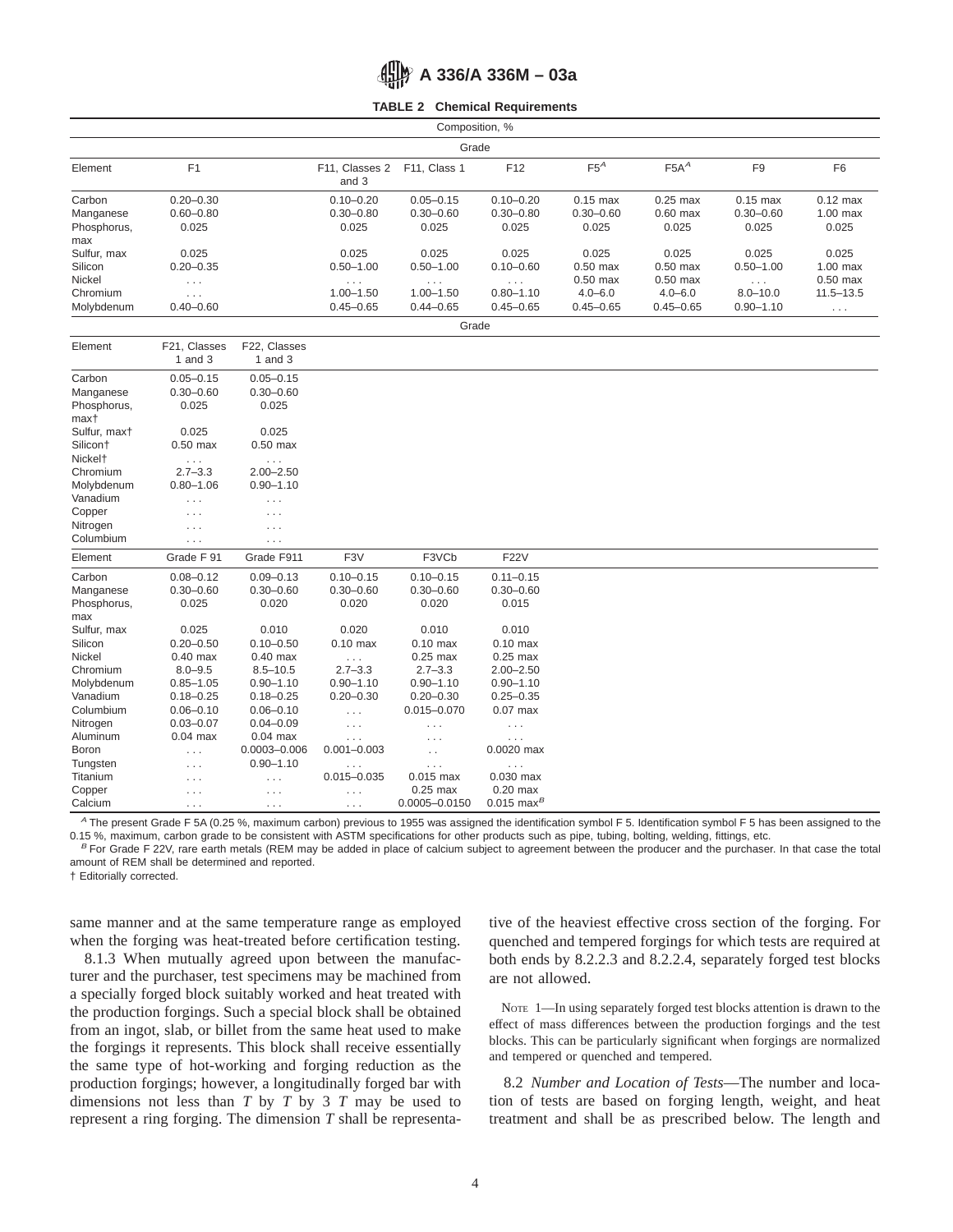weight to be used for this purpose shall be the shipped length and weight of forgings produced individually or the aggregate shipped length and weight of all pieces cut from a multiple forging.

8.2.1 *Annealed or Normalized and Tempered Forgings*:

8.2.1.1 For forgings weighing 5000 lb [2250 kg] or less at the time of heat treatment, one tension test shall be taken from one forging per heat, per heat treatment charge. When heat treatment is performed in continuous type furnaces with suitable temperature controls and equipped with recording pyrometers so that complete heat treatment records are available, a tempering charge may be considered as any continuous run not exceeding an 8 h period.

8.2.1.2 For forgings and forged bars weighing over 5000 lb [2250 kg] at the time of heat treatment, one tension test shall be taken from each forging.

8.2.2 *Quenched and Tempered Forgings*:

8.2.2.1 For quenched and tempered forgings weighing 5000 lb [2250 kg] or less at the time of heat treatment, but not exceeding 12 ft [3.7 m] in length, one tension test shall be taken from one forging per heat, per heat treatment charge. When heat treatment is performed in continuous type furnaces with suitable temperature controls and equipped with recording pyrometers so that complete heat treatment records are available, a tempering charge may be considered as any continuous run not exceeding an 8 h period.

8.2.2.2 For quenched and tempered forgings and forged bars weighing over 5000 to 10 000 lb [2250 to 4500 kg] at the time of heat treatment, but not exceeding 12 ft [3.7 m] in length, one tension test shall be taken from each forging.

8.2.2.3 Quenched and tempered forgings that exceed 12 ft [3.7 m] in length shall be tension tested at both ends of the forging under test.

8.2.2.4 For quenched and tempered forgings and forged bars weighing more than 10 000 lb [4500 kg] at the time of heat treatment, two tension test specimens shall be taken from each forging. These shall be offset 180° from each other except that if the length of the forging, excluding test prolongations, exceeds 12 ft [3.7 m], then one specimen shall be taken from each end of the forging.

# 8.3 *Notch Toughness Requirements–Grades F3V, F3VCb, and F22V*:

8.3.1 Impact test specimens shall be charpy V-notch Type A, as shown in Fig. 11 of Test Methods and Definitions A 370. The usage of subsize specimens due to material limitations must have prior purchaser approval.

8.3.2 The charpy V-notch test specimens shall be obtained as required for tension tests in 8.1 and 8.2. One set of three charpy V-notch specimens shall be taken from each tensile specimen location.

8.3.3 The longitudinal axis and mid-length of impact specimen shall be located similarly to the longitudinal axis of the tension test specimens. The axis of the notch shall be normal to the nearest heat treated surface of the forging.

8.3.4 The charpy V-notch tests shall meet a minimum energy absorption value of 40 ft·lbf [54 J] average of three specimens. One specimen only in one set may be below 40 ft·lbf [54 J] and it shall meet a minimum value of 35 ft·lbf [48 J].

8.3.5 The impact test temperature shall be 0°F [−18°C].

# **9. Workmanship, Finish, and Appearance**

9.1 When forgings have been heat treated by quenching and tempering, all accessible surfaces shall subsequently be examined for quench cracks by the magnetic particle method in accordance with Test Method A 275/A 275M.

# **10. Repair Welding**

10.1 Repair welding of forgings may be permitted but only at the option of the purchaser. Such repair welds shall be made in accordance with Section IX of the ASME Boiler & Pressure Vessel Code.

# **11. Marking**

11.1 In addition to the marking requirements of Specification A 788, the specification marking shall be followed by the letter A for annealed, N for normalized and tempered or Q for liquid quenched and tempered as applicable.

# **12. Test Reports**

12.1 The certification requirements of Specification A 788 shall apply.

# **13. Keywords**

13.1 chromium alloy steel; chromium-molybdenum steel; pressure containing parts; pressure vessel service; steel forgings—alloy; temperature service applications—high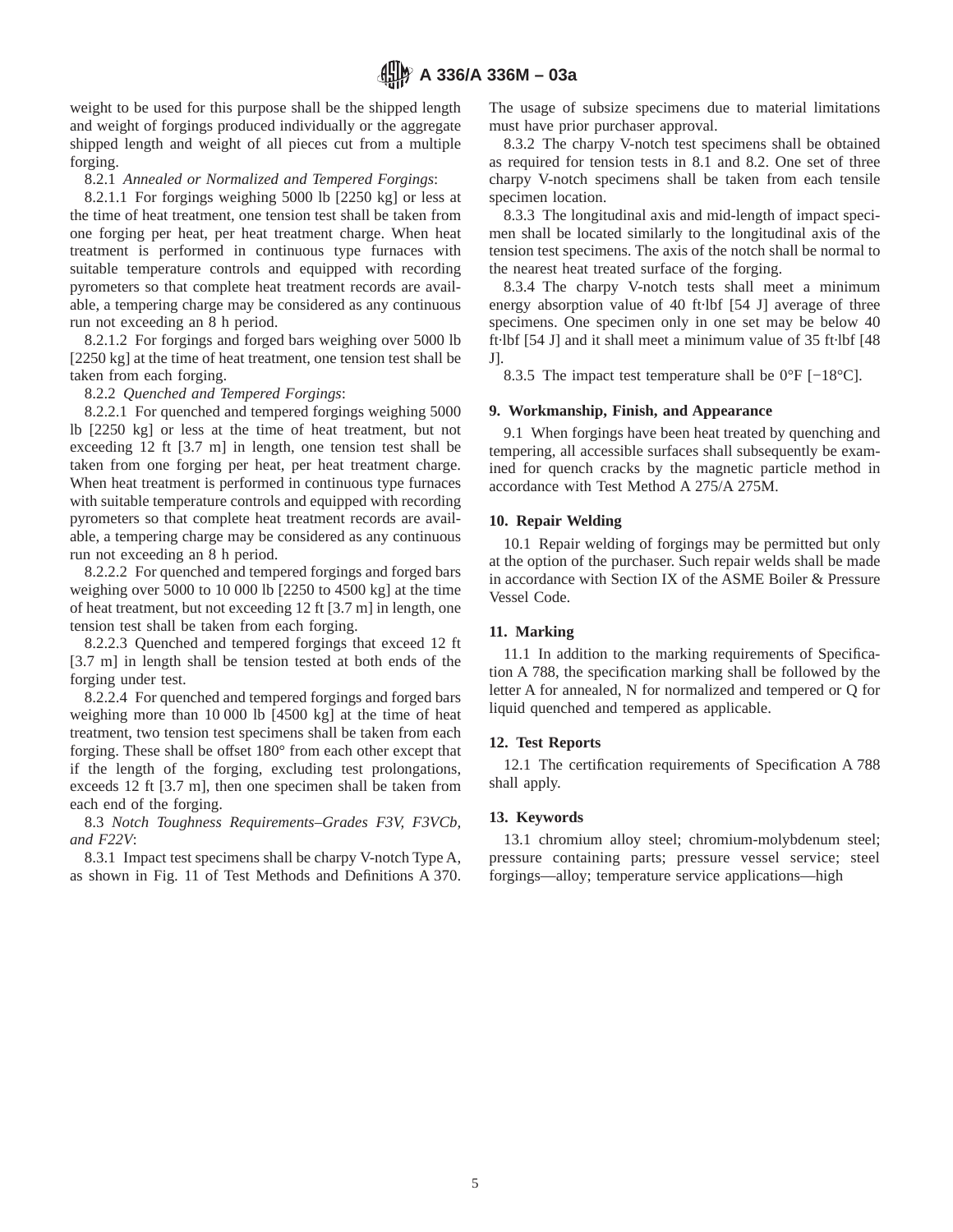**A 336/A 336M – 03a**

# **SUPPLEMENTARY REQUIREMENTS**

One or more of the following supplementary requirements shall apply only when specified by the purchaser in the inquiry, contract, and order. Details of these supplementary requirements shall be agreed upon between the manufacturer and the purchaser.

#### **S1. Rough Turning and Boring**

S1.1 The position of the rough turning and boring in the sequence of manufacturing operations shall be specified

#### **S2. Transverse Tension Test**

S2.1 Instead of test specimens taken in accordance with 8.1.1, the longitudinal axis of the test specimens shall be transverse to the direction of major working of the forging. The results shall conform with requirements of Table 1, with the exception of the ductility limits which shall be as prescribed in Table S2.1.

# **S3. Alternative Test Specimen Requirements**

S3.1 The test requirements for materials of the ASME Boiler and Pressure Code, Section III, Article NB-2223.3, shall be used in place of that specified in 8.1.1.1.

# **S4. Hydrostatic Test**

S4.1 A hydrostatic pressure test shall be applied. The details of the test, including its position in the sequence of manufacturing operations, shall be specified.

## **S6. Liquid Penetrant Examination**

S6.1 After forgings have been heat treated by quenching and tempering, all accessible surfaces shall be inspected for quench cracks by the liquid penetrant method in accordance with Test Method E 165 as an alternative to magnetic particle examination.

## **S7. Marking**

S7.1 Forgings shall be marked at a location indicated by the purchaser in the purchase order or drawing.

# **S8. Forging Requirements**

S8.1 Large drum forgings shall be made from solid cast ingots, punched, bored, or trepanned, or from hollow ingots cast in metal molds. The walls of the hollowed or hollow ingots shall be reduced in thickness at least one-half by forging on mandrels.

S8.2 Drum forgings with one solid closed end may be hollow forged in closed dies or on a draw bench provided the metal is worked thoroughly.

S8.3 Drum forgings, either with open ends or one solid closed end, may also be produced by hot extrusion provided the metal is worked thoroughly.

S8.4 Small drum forgings may be made as solid forgings, subsequently bored, provided the purchaser agrees to this method of forging. The cross-sectional area of the solid forgings shall have a reduction by forging from that of the ingot in the ratio of not less than 3:1.

S8.5 Small sections or component parts of pressure vessels, which are to be subsequently assembled to form drums, may be made by expanding on a mandrel under a press or hammer, by hot extrusion or by ring rolling methods, provided the wall thickness is reduced at least one-half in the process.

S8.6 Heads or covers shall be forged as disks, upset from blocks cut from ingots or billets. The length of block before upsetting shall be at least twice the thickness of the as-forged head or cover.

#### **S9. Individual Forging**

S9.1 Forgings, whether identical or not identical, shall be produced individually. They shall not be forged in multiple and separated prior to or after heat treatment.

S9.2 The shape and size of individual forgings shall be agreed between the manufacturer and the purchaser by means of a forging drawing or the purchase order.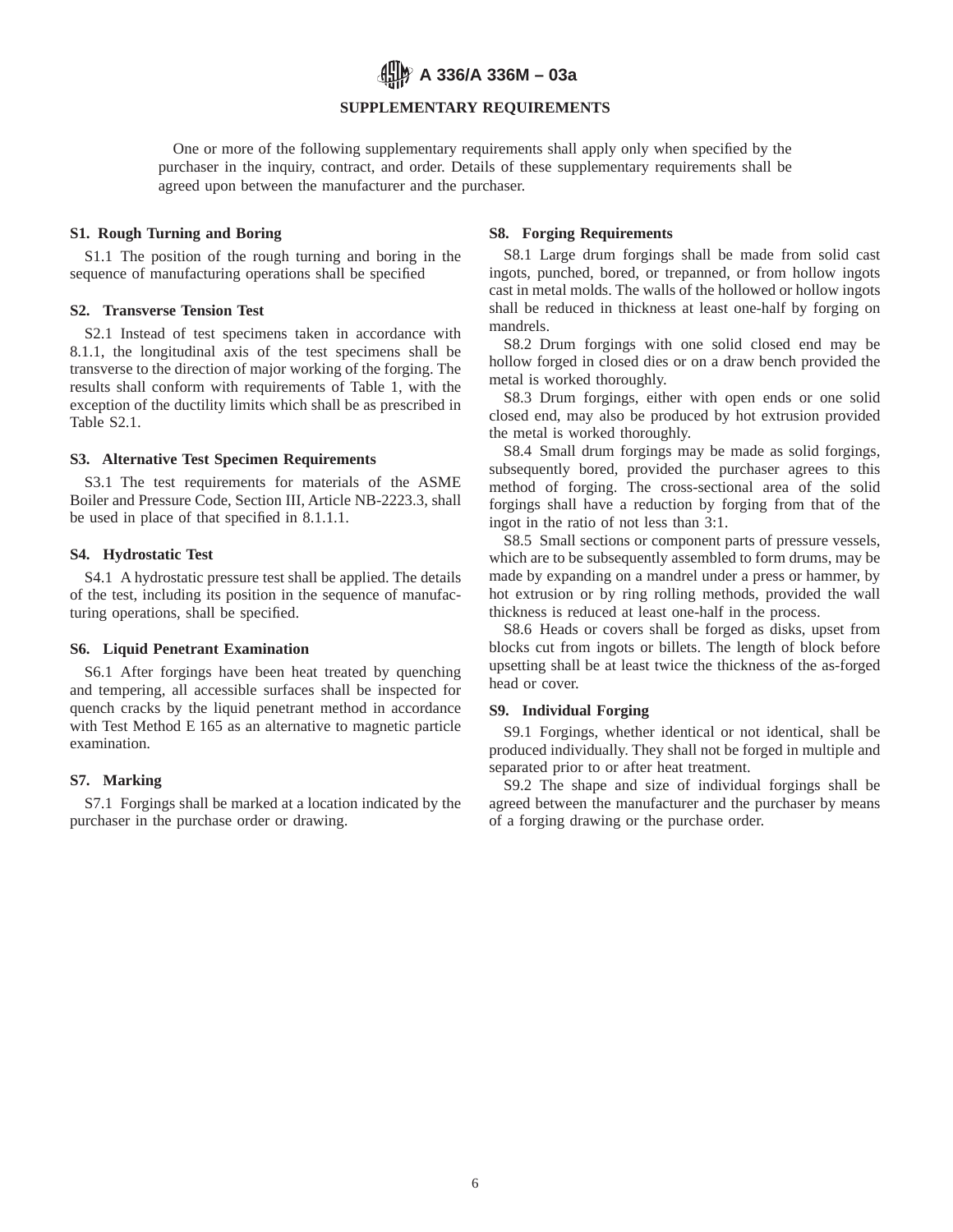|  |                                                | F911                                                  |                 | $\overset{\circ}{=}$ |                                                                                     |  | 80              |  |
|--|------------------------------------------------|-------------------------------------------------------|-----------------|----------------------|-------------------------------------------------------------------------------------|--|-----------------|--|
|  |                                                | $\overline{E}$                                        |                 | စ္                   |                                                                                     |  | $\overline{40}$ |  |
|  |                                                | F22V                                                  |                 |                      |                                                                                     |  | 35              |  |
|  |                                                | F46                                                   |                 | $\overline{6}$       |                                                                                     |  | 50              |  |
|  |                                                | $\widetilde{E}$                                       |                 |                      |                                                                                     |  | 35              |  |
|  |                                                |                                                       | F22,<br>Class 1 | 20                   |                                                                                     |  | 35              |  |
|  |                                                | F22,                                                  | Class 3         | $\frac{8}{2}$        |                                                                                     |  | 25              |  |
|  | <b>The community of the community</b><br>Grade | F21,<br>Class 1                                       |                 | $\frac{0}{2}$        |                                                                                     |  | 35              |  |
|  |                                                | F21,<br>Class 3                                       |                 | $\frac{8}{1}$        |                                                                                     |  | 35              |  |
|  |                                                | F6                                                    |                 | $\frac{8}{1}$        |                                                                                     |  | 35              |  |
|  |                                                | P.                                                    |                 | $\frac{8}{1}$        |                                                                                     |  | 35              |  |
|  |                                                | F5A                                                   |                 | Q)                   |                                                                                     |  | 35              |  |
|  |                                                | F5                                                    |                 | $\frac{0}{2}$        |                                                                                     |  | 35              |  |
|  |                                                | F <sub>12</sub>                                       |                 | $\frac{8}{3}$        |                                                                                     |  | 25              |  |
|  |                                                | F11, F11, F11,<br>Class 2 Class 3 Class 2<br>18 18 18 |                 |                      |                                                                                     |  | $\overline{0}$  |  |
|  |                                                |                                                       |                 |                      |                                                                                     |  | 30              |  |
|  |                                                |                                                       |                 |                      |                                                                                     |  | 35              |  |
|  |                                                |                                                       |                 | 20                   |                                                                                     |  | 30              |  |
|  |                                                |                                                       |                 |                      | ົ:Iongation<br>in 2 in.<br>or 50<br>or min, %<br>Reduction<br>Reduction<br>of area, |  |                 |  |

| ١                |
|------------------|
| ī                |
| Ξ<br>I<br>ı<br>ı |